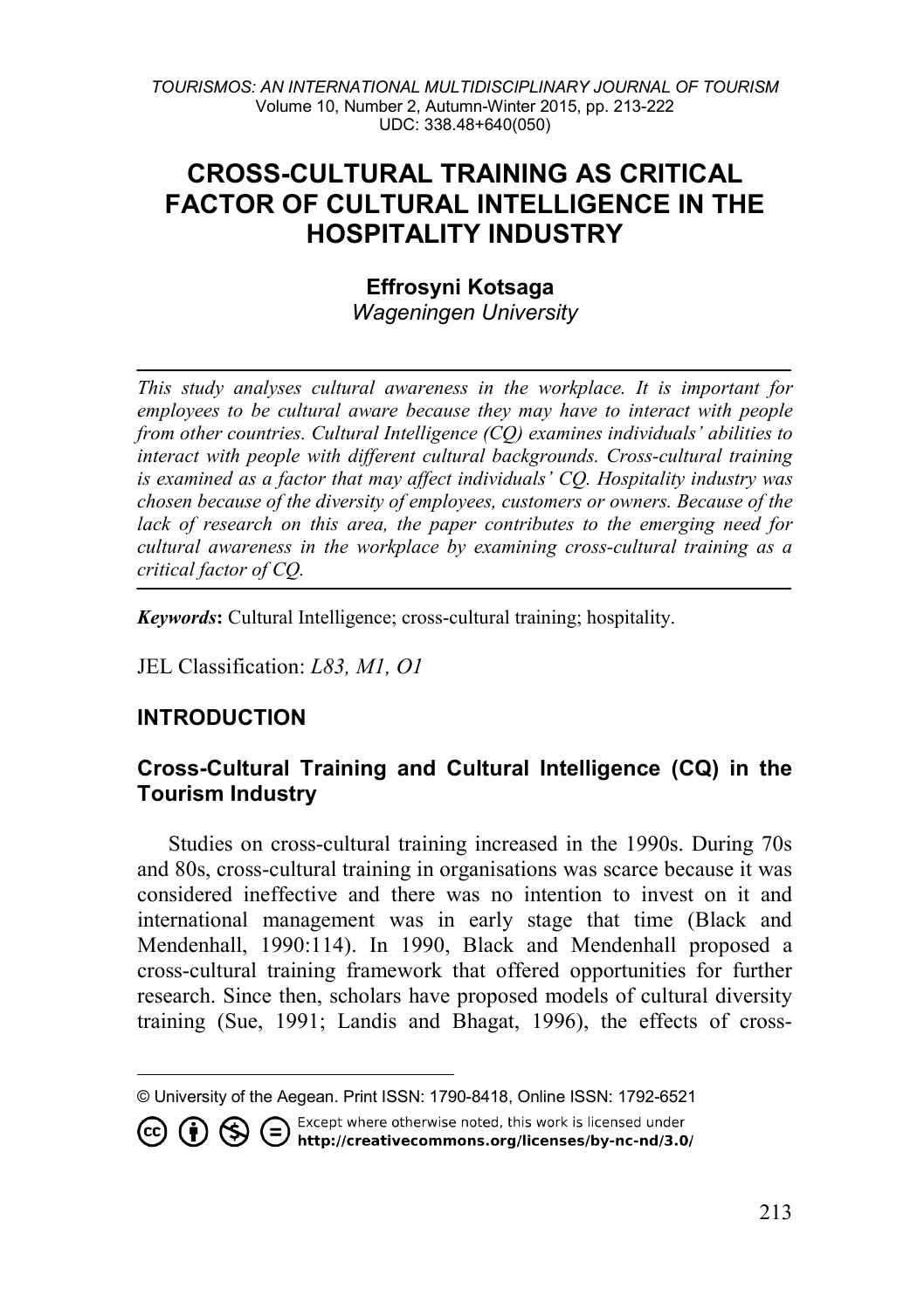cultural training to adjustment (Eschbach et al, 2001; Caligiuri et al., 2001; Takeuchi et al., 2002; Waxin and Pannaccio, 2005; Puck et al., 2008; Sobre-Denton and Hart, 2008), pre-departure training (Celaya and Swift, 2006; Hurn, 2007), pre-departure and post-arrival training (Selmer et al., 1998), the effectiveness of cross-cultural training for expatriates (Kealey and Protheroe, 1996; Vance and Paik, 2002; Waxin, 2004).

There are few studies in cross-cultural training in the hotel industry. Dewald and Self (2008) examined the effects of cross-cultural training in expatriate hotel managers in China. Another study conducted by Gamio and Sneed (1992) proposed a model of factors that affect cross-cultural training practices in the hotel industry. The factors are diversity in ownership, employees and clients. Because of the culturally diversity in the hotel industry there are different customer needs (Welch et al., 1988 as cited in Gamio and Sneed, 1992:14). Therefore, it is essential for hospitality employees to be culturally intelligent.

Individuals' cultural awareness can be measured by Cultural Intelligence (CQ) which is a contemporary topic in cross-cultural studies (De Cieli, 2006). CQ analyses individuals' ability in cross-cultural situations at metacognitive, cognitive, behavioural and motivational level (Ang et al., 2007). CQ can assist in an effective international work because individuals who show high levels of CQ can identify cultural differences and avoid cultural misunderstanding (Earley et al., 2006).

## **LITERATURE REVIEW - ANALYSIS**

## **Cross-Cultural Training and CQ**

Cross-cultural training programmes have been classified in several categories. Tung (1981 as cited in Waxin and Panaccio, 2005:53) classified training programs in five sequential categories: educational, cultural, language, sensitivity training and field experience. The type of the assignment, cultural distance, and interpersonal communication between the manager and the locals determine which of them should be used. Gertsen (1990 as cited in Waxin and Panaccio, 2005:53) identified four categories of training. One way is to train individuals in schools and universities. The other way of training is by simulation. Focus on the notion of a culture is another way of training. Finally, the aim to make individuals competent to one specific culture is another way of crosscultural training.

 $214$ According to Kealey and Protheroe (1996:149-159), there are four types of intercultural training. One type of training is the one that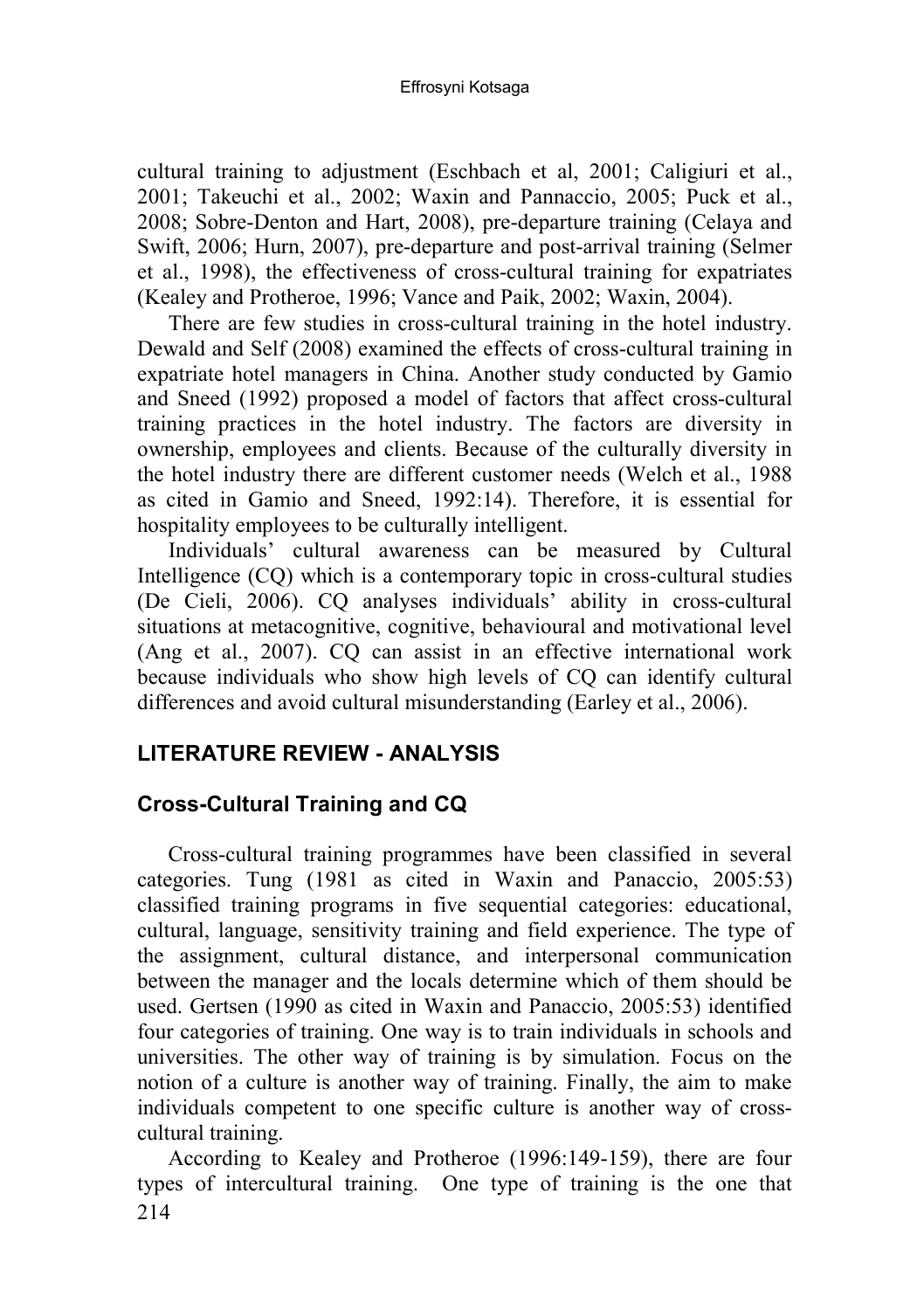includes information about practical issues such as living conditions. Another type of training is the one which provides information on the area such as economical, political or historical facts. The training about traditions, values or customs of a country focuses on developing interpersonal skills and it is a third way of training. Finally, there is training that educates individuals on how to adjust their professional and personal styles to the local culture. It may include information on how to cope with the stress of relocation, how to deal with people from different countries or how to develop partnership skills.

Baumgarten (2000 as cited in Celaya and Swift, 2006:232) divides pre-departure cultural training in two broad categories. The first category includes experiences or trips in the field, meetings with experienced international staff, training in the job and assignments in a sub-cultural group of one's home country. The second category includes simulations, role playing, cultural assimilators, methods that modify behaviour and classroom activities.

Gugykunst et al. (1996) proposed that cultural training should include two issues. The first is the training methods which were classified as didactic and experimental. Didactic training is a lecture or discussion while experimental training is experiences in a field. The second issue is the content of intercultural training which was classified as culturegeneral and culture-specific approach. There is no agreement about the definition of culture-general approach but the culture-specific approach is training for a specific culture.

Black and Mendenhall (1990) proposed that cross-cultural training will enhance cross-cultural skill development, adjustment and performance in a foreign country. When individuals attend cross-cultural training, they rehearse behaviours in a cognitive or behavioural way and therefore they have the skills to imitate behaviours. Moreover, if adequate behaviours are executed, the better the cross-cultural adjustment. Crosscultural training can inform which behaviours are suitable for each occasion. Consequently, cross-culturally trained individuals will have greater ability to imitate appropriate behaviours. Furthermore, individuals' performance will increase because of cross-cultural training.

Black and Mendenhall (1990) after reviewing the existed literature in cross-cultural training, they concluded that cross-cultural training has a positive impact on cross-cultural effectiveness. They proposed a theoretical framework for cross-cultural training using social learning theory. Black et al. (1991) provided a framework for international adjustment by studying both domestic and international adjustment. The conclusions of Black and Mendenhall (1990) and Black et al. (1991) are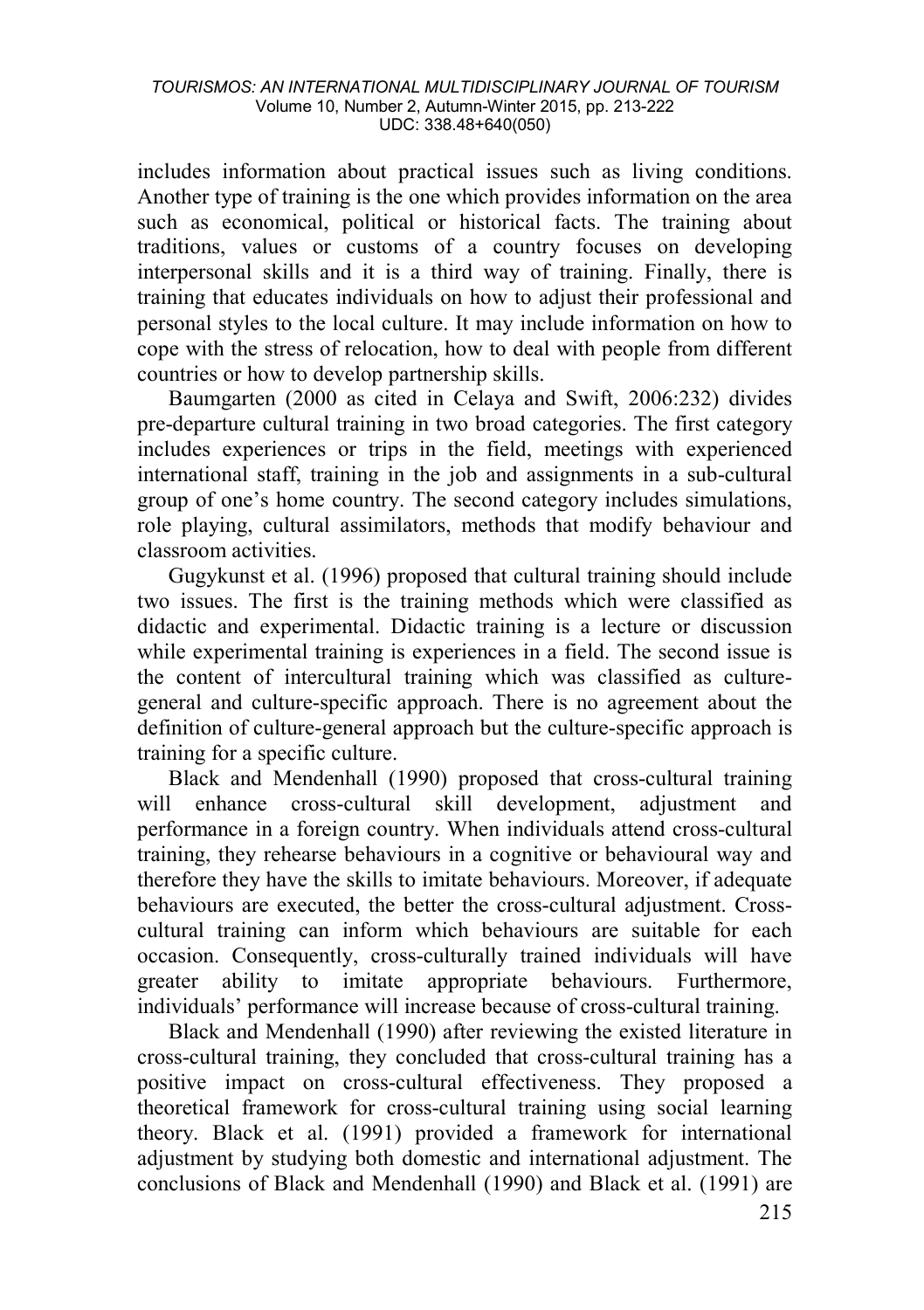that cross-cultural training is linked to: self-confidence and thoughts of well-being, development of behaviours adjusted to the host country and improvement of interactions with locals (Waxin and Panaccio, 2005:54).

Cognitive CQ is about understanding other cultures and adjusting one's behaviour to them. Behavioural CQ measures if the appropriate behaviours are applied in cross-cultural situations (Ang and Van Dyne, 2008: 6-7). Therefore, cross-cultural training will have positive effect on cognitive and behavioural CQ.

Proposition 1: Cross-cultural training will be positively related to cognitive CQ.

Proposition 2: Cross-cultural training will be positively related to behavioural CQ.

#### **Duration of Cross-Cultural training and Cultural Intelligence**

Cross-cultural training may last less than a week, one to four weeks or over a month (Eschbach et al., 2001:274). The training that lasts less than a week provides brief information about the area and the culture. It may also include the teaching of some languages phrases. Training that lasts from one week to four weeks makes individuals aware of other culture and it may include moderate language training. Individuals, who receive training over a month, are taught before departure and after their arrival to the host country. According to social learning theory, the last type of training has high rigor (ibid: 274-275).

Blue and Harum (2003:78) noticed that systematic training is not provided to employees in four hotels in Southampton. Celaya and Swift (2006:238) in their research on US managers in Mexico, one of the dimensions they examined was the length of pre-departure training. The majority of US managers were trained only for one day. Gudykunst et al. (1996) argued that the minimum time necessary to conduct an intercultural program is three days.

Puck et al. (2008) examined the impact of pre-departure cross-cultural training on expatriate adjustment. The results failed to confirm that participation in cross-cultural training programmes, the length of the program and the comprehensibility of the program will have an impact on adjustment. However, Black and Mendenhall (1990) have shown that cross-cultural training has a positive impact on adjustment.

216 Cross-cultural training should start before the departure of the employees and continue after their arrival (Selmer et al., 1998: 835). Predeparture training should provide information about initial adjustment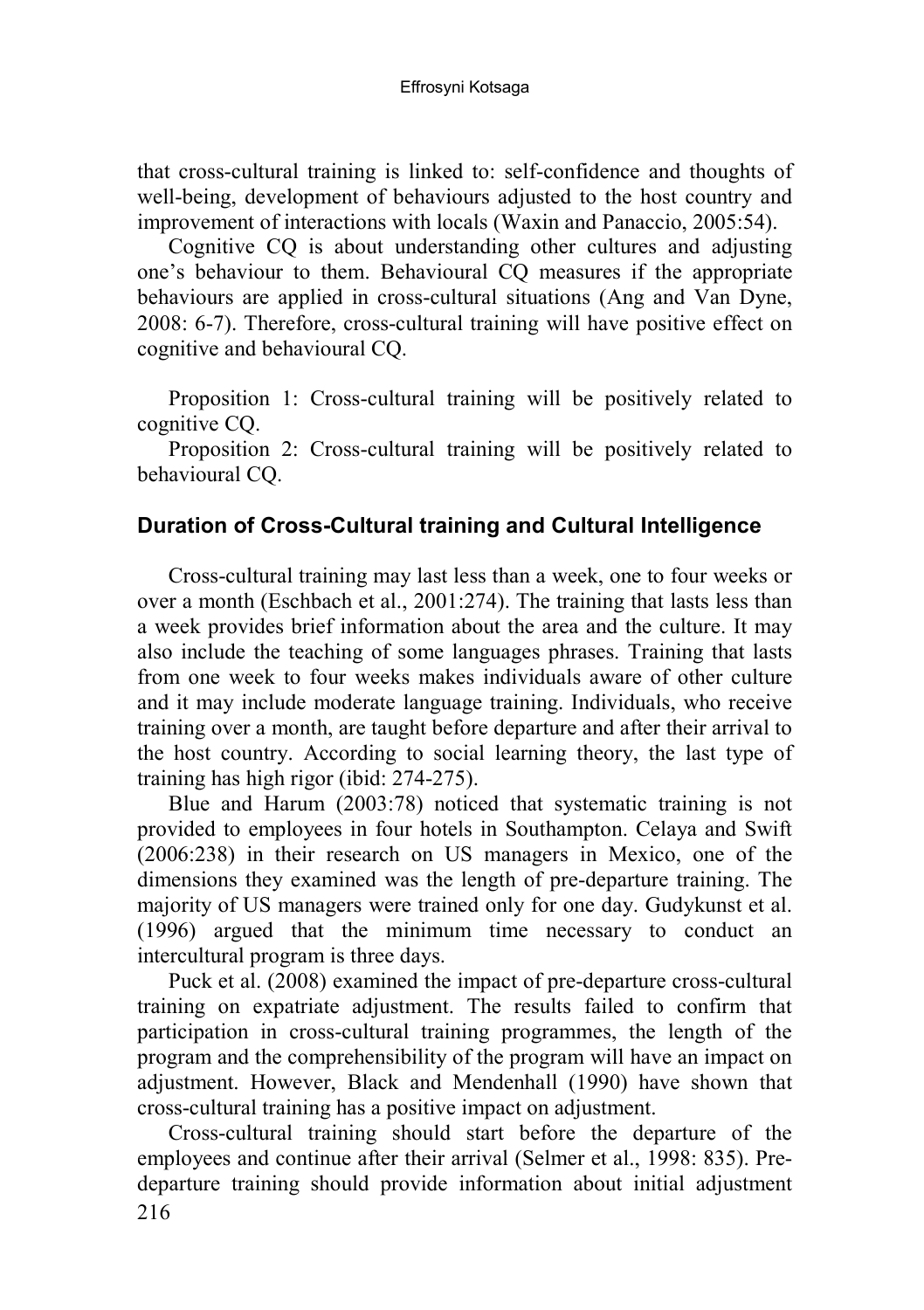problems. Employees therefore will have realistic expectations about the first social difficulties. Gudykunst et al. (1996:77) argued that specific kinds of training should be conducted at specific times. Training for survival needs should be conducted closely prior departure and after arrival. Training for adjusting to a foreign country should be given some months before departure and some months after arrival. If the training starts several months before departure, trainees will not be concerned very much about it. They will start concerning about their communication effectiveness and their social life after arrival when their survival needs are solved in the host country.

The duration of cross-cultural training is critical for CQ. Short- term cross-cultural training can result in alterations at cognitive, affective and behavioural level (Gudykunst et al., 1996 as cited in Caligiuri and Tarique, 2006:313). Individuals who have received short-term intercultural training will show understanding about the social and business perspectives of the foreign country which is related to cognitive aspect of intercultural training. Adaptive behaviour to the foreign culture in order effective communication to be achieved is the behavioural part. On the other hand, long-term cross-cultural training affects adjustment and should be a general goal of international assignments (ibid). Therefore, long-term cross-cultural training will be critical for CQ because it will affect positively all facets of CQ.

Proposition 3: Long-term cross-cultural training will be positively related to metacognitive CQ

Proposition 4: Long-term cross-cultural training will be positively related to cognitive CQ

Proposition 5: Long-term cross-cultural training will be positively related to behavioural CQ

Proposition 6: Long-term cross-cultural training will be positively related to motivational CQ.

## **Language Training and CQ**

Language training is important for communications. Language training can lead to cross-cultural competency (Martin and Harrell, 1996:320). Individuals with knowledge of the local language show interest to learn about the other culture. It also allows them to be polite during their discussions (Eschbach et al., 2001:273). Knowledge of the local language enables individuals to be independent and feel comfortable (Martin and Harrell, 1996:320). The learning of languages strengthens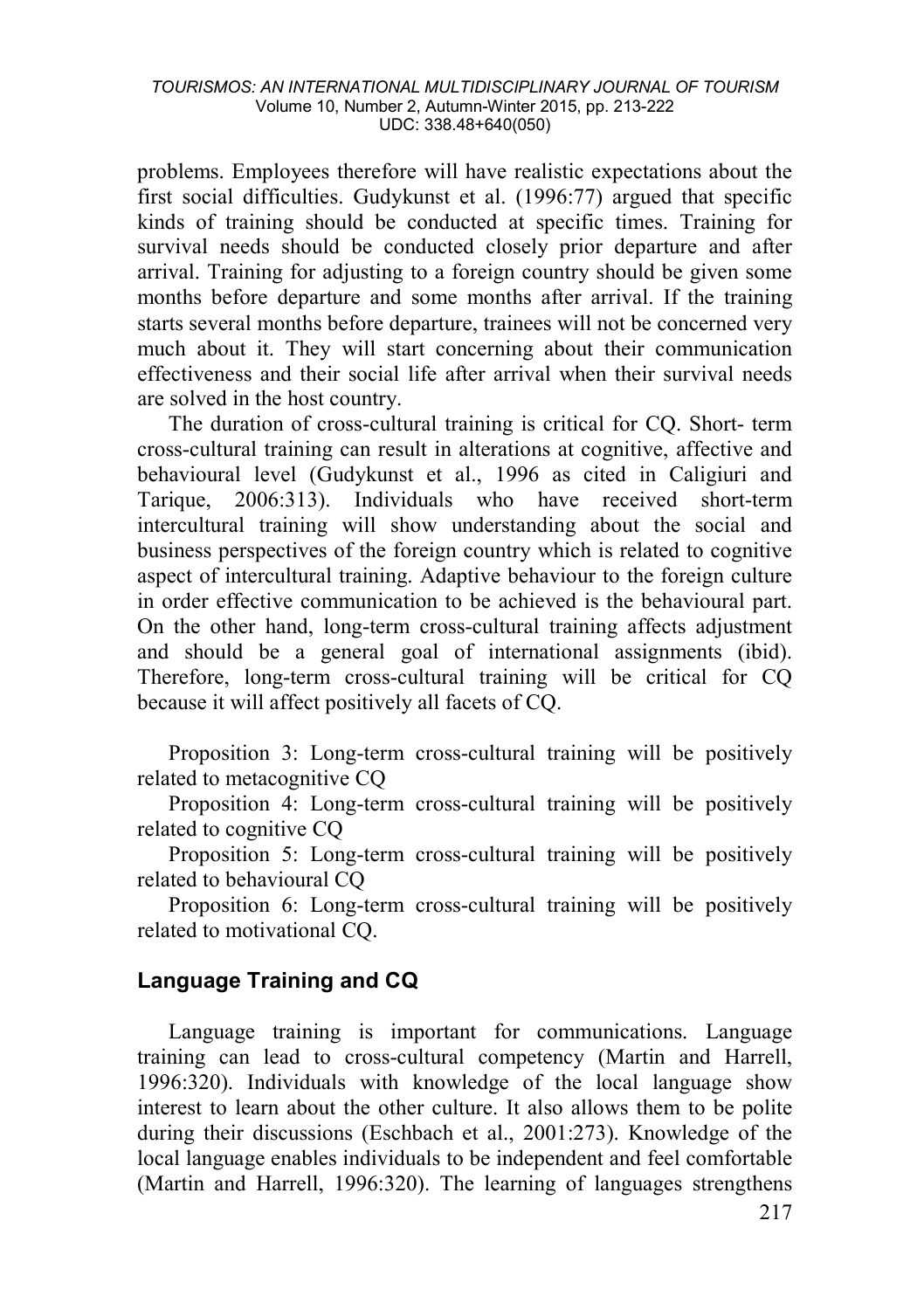cognitive flexibility and creativity (Segalowitz, 1980 as cited in Blake et al., 1996:168) and it improves intelligence (Lambert, 1992 as cited in Blake et al., 1996:168).

The importance of foreign languages in the tourism sector has been highlighted by Gamio and Sneed (1992). In their survey in U.S. hotelmotel industry showed that foreign languages are necessary job requirements. They are essential for supervisors, managers and nonsupervisory jobs. Leaders in international environment should be given incentives to learn foreign languages in order to be considered cosmopolitans (Ng et al., 2009). However, the dominant language spoken in the hotel sector is English (Blue and Harum, 2003: 77).

Blue and Harum (2003) name the language used in the hospitality sector as 'hospitality language'. It is formal language and is held between the hotel staff and the guests. In the tourism industry the language skills needed, are necessary for the following reasons: to address a person, to provide information, to answer questions, to use prompts and gestures, to deal with demanding customers and complaints.

Shannon and Begley (2008) treated language acquisition as one of the antecedents of CQ. It was assumed that language skills would be positively related to cognitive CQ and behavioural CQ. Cognitive CQ was chosen because individuals with knowledge of other languages will be able to "...validate assumptions about behaviours that reflect different cultural practices" (Shannon and Begley, 2008:43). Behavioural CQ was selected because multilingual people would be able to apply verbal and nonverbal behaviour. However, the results showed positive relationship between cognitive CQ and language skills but failed to support the positive relationship between behavioural CQ and language skills (ibid). The researchers did not measure motivational CQ though. As mentioned by Ang and Van Dyne (2008:6): "Motivational CQ is a critical component of CQ because it is a source of drive". For example, a Polish employee who has good command of French language will be more likely to initiate a conversation with a French customer in contrast to a Polish employee who does not speak French. Therefore, language skills will affect positively cognitive CQ and motivational CQ.

Proposition 7: Language skills will be positively related to cognitive CQ.

Proposition 8: Language skills will be positively related to motivational CQ.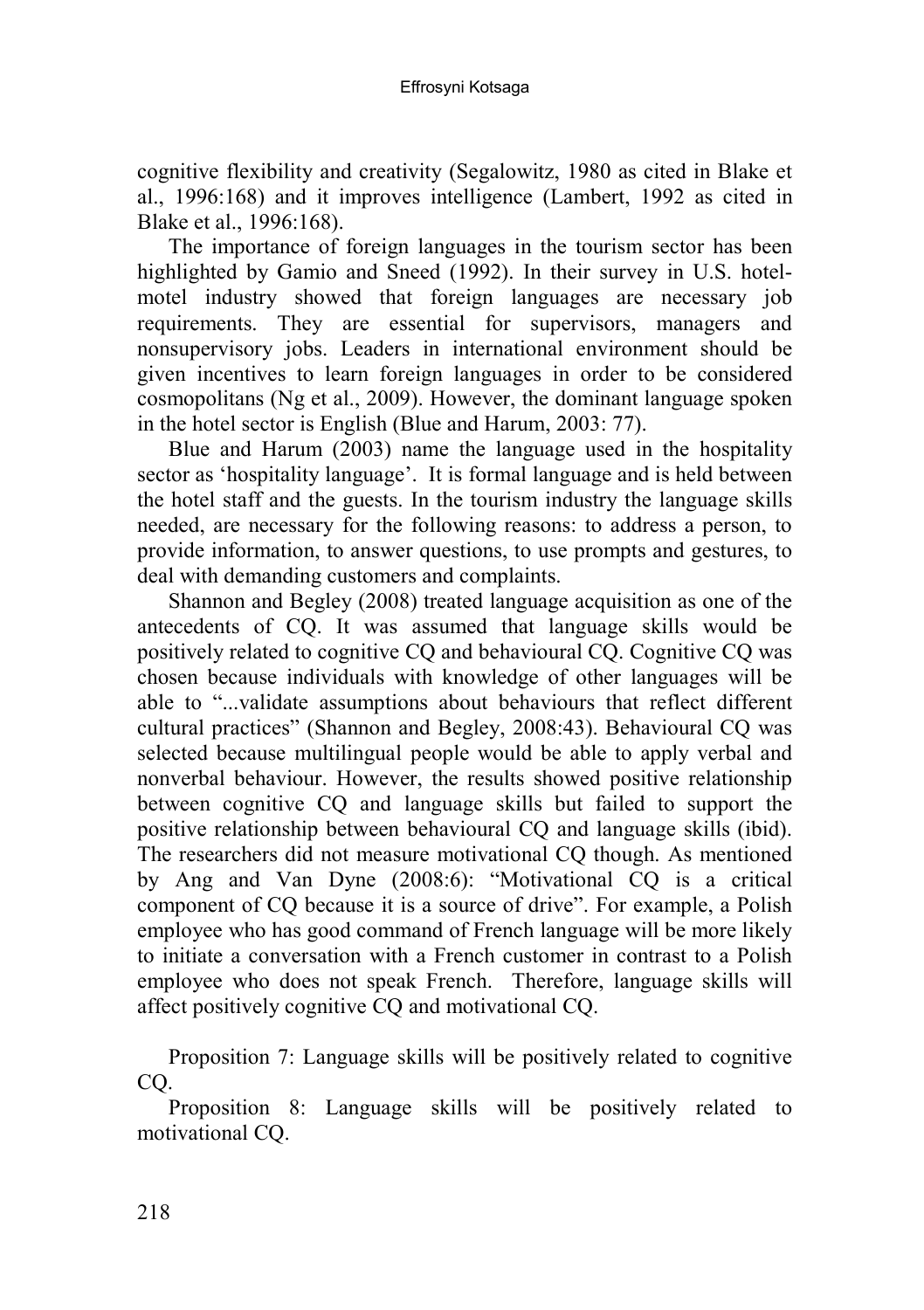## **CONCLUSION**

Cross-cultural training can be a critical factor for CQ. Important dimensions that can be examined in identifying the importance of CCT on CQ are about the kind of information provided during cross-cultural training, the duration of training and foreign language training. These dimensions can assist in developing future global leaders and well trained employees who can succeed in a multicultural environment such as hospitality.

### **REFERENCES**

- Ang, S. & Van Dyne, L. (2008). Conceptualization of Cultural Intelligence: Definition, Distinctiveness, and Nomological Network. In S. Ang and L. Van Dyne (Eds.) *Handbook of Cultural Intelligence: Theory, Measurement, and Applications* (pp.3-15), New York, England: M.E. Sharpe.
- Ang, S., Van Dyne, L., Koh, C., Ng, K. Y., Templer, K.J., Tay, C. & Chandrasekar, N.A. (2007). Cultural Intelligence: Its Measurement and Effects on Cultural Judgment and Decision Making, Cultural Adaptation and Task Performance. *Management and Organization Review*, Vol. 3, No.3, pp335-371.
- Black, J.S. & Mendenhall, M. (1990). Cross-Cultural Training Effectiveness: A Review and a Theoretical Framework for Future Research. *Academy of Management Review*, Vol. 15, No.1, pp. 113- 136.
- Black, J.S., Mendenhall, M. & Oddou, G. (1991). Toward a Comprehensive Model of International Adjustment: An Integration of Multiple Theoretical Perspectives. *Academy of Management Review*, Vol.16, No.2, pp. 292-317.
- Blake, B.F., Heslin, R. & Curtis, S.C. (1996) Measuring Impacts of Cross-Cultural Training. In D. Landis and R.S. Bhagat (Eds.) Handbook of Intercultural Training. 2<sup>nd</sup> ed, SAGE: Thousand Oaks; London; New Delhi, pp.165-182.
- Blue, G.M. &Harum, M. (2003). Hospitality language as a professional skill. *English for Specific Purposes*, Vol.22, pp. 73-91.
- Caligiuri, P., Phillips, J., Lazarova, M., Tarique, I. & Bϋrgy, P. (2001). The theory of met expectations applied to expatriate adjustment: the role of cross-cultural training. *International Journal of Human Resource Management*, Vol.12, No.3, pp. 357-372.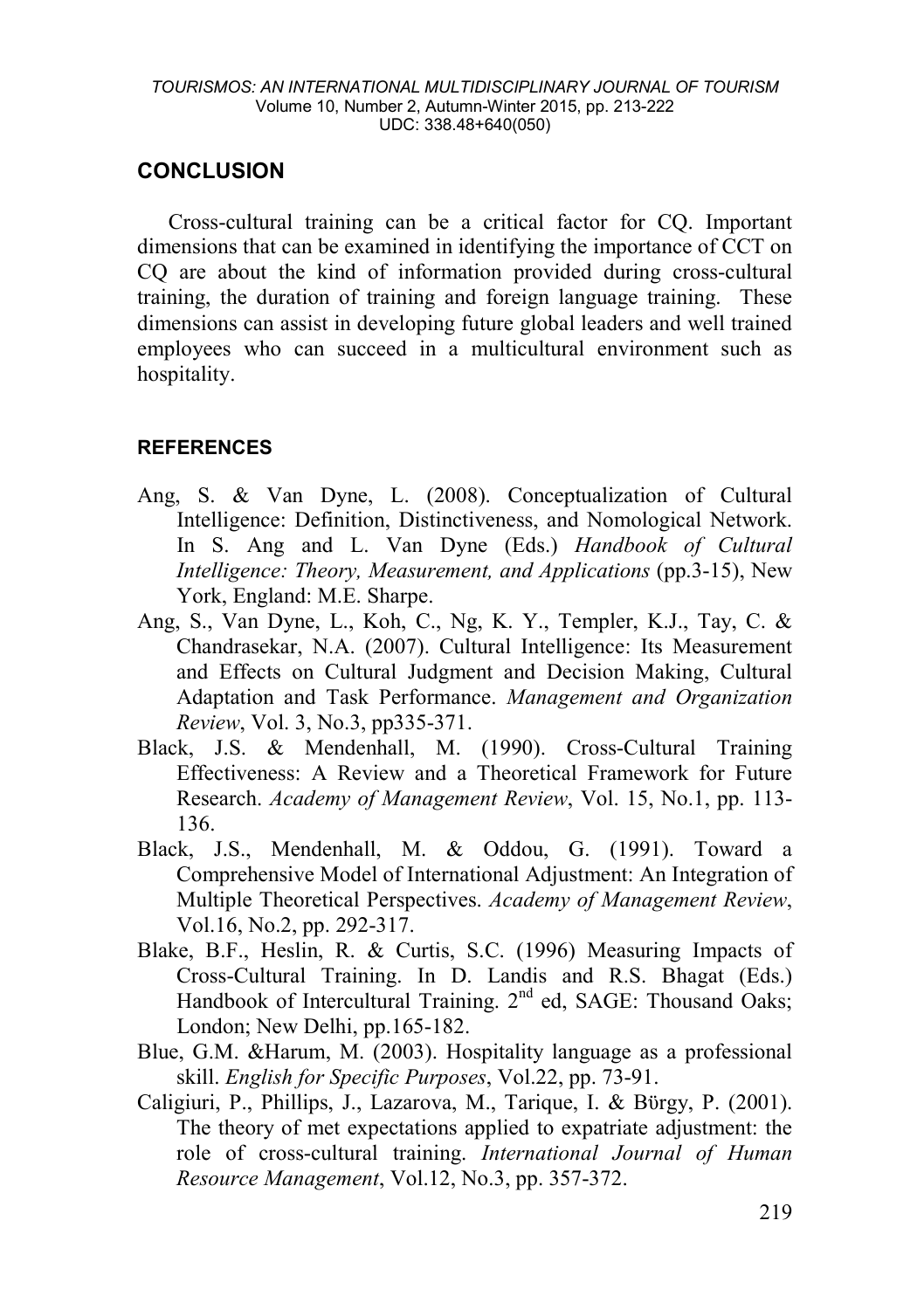- Caligiuri, P. & Tarique, I. (2006). International assignee selection and cross-cultural training and development. In G. Stahl and I. Björkman, (Eds.) *Handbook of Research in International Human Resource Management* (pp. 302-322), Cheltenham: Edward Elgar Pub,.
- Celaya, L. & Swift, J.S. (2006). Pre-departure cultural training: US managers in Mexico. *Cross Cultural Management: An International Journal*, Vol. 13, No.3, pp. 230-243.
- De Cieli, H. (2006). Transnational firms and cultural diversity. In P.F. Boxall, J. Purcell and P. Wright (Eds.) *The Oxford Handbook of Human Resource Management* (pp.509-529), Oxford: Oxford University Press.
- Dewald, B. & Self, J.T. (2008). Cross Cultural Training for Expatriate Hotel Managers: An Exploratory Study. *International Journal of Hospitality and Tourism Administration,* Vol. 9, No.4, pp. 352-364.
- Earley, P.C., Ang, S. & Tan, J. S. (2006). *CQ: Developing Cultural Intelligence at Work.* California, Stanford University Press.
- Eschbach, D.M., Parker, G.E. & Stoeberl, P.A. (2001). American repatriate employees' retrospective assessments of the effects of cross-cultural training on their adaptation to international assignments. *International Journal of Human resource Management*, Vol.12, No.2, pp. 270-287.
- Gamio, M. O. & Sneed, J. (1992). Cross-Cultural Training Practices and Needs in the Hotel Industry. *Journal of Hospitality & Tourism Research*, Vol.15, No.3, pp. 13-26.
- Gudykunst, W.B., Guzley, R.M. & Hammer, M.R. (1996). Designing Intercultural Training. In D. Landis and R.S. Bhagat (Eds.) *Handbook of Intercultural Training,*  $2^{nd}$  ed. (pp.61-80), SAGE: Thousand Oaks; London; New Delhi.
- Hurn, B.J. (2007). Pre-departure training for international business managers. *Industrial and Commercial Training*, Vol.39, No.1, pp. 9- 17.
- Kealey, D.J. & Protheroe, D.R. (1996). The Effectiveness of Cross-Cultural Training for expatriates: An Assessment of the Literature on the Issue. *International Journal of Intercultural Relations*, Vol.20, No.2, pp. 141-165.
- Landis, D. & Bhagat, R.S. (1996). Handbook of Intercultural Training. 2<sup>nd</sup> ed, SAGE: Thousand Oaks; London; New Delhi.
- Martin, J.N. & Harrell, T. (1996). Reentry Training for Intercultural Sojourners. In D. Landis and R.S. Bhagat (Eds.), *Handbook of Intercultural Training*, 2<sup>nd</sup> ed. (pp.307-326), SAGE: Thousand Oaks; London; New Delhi.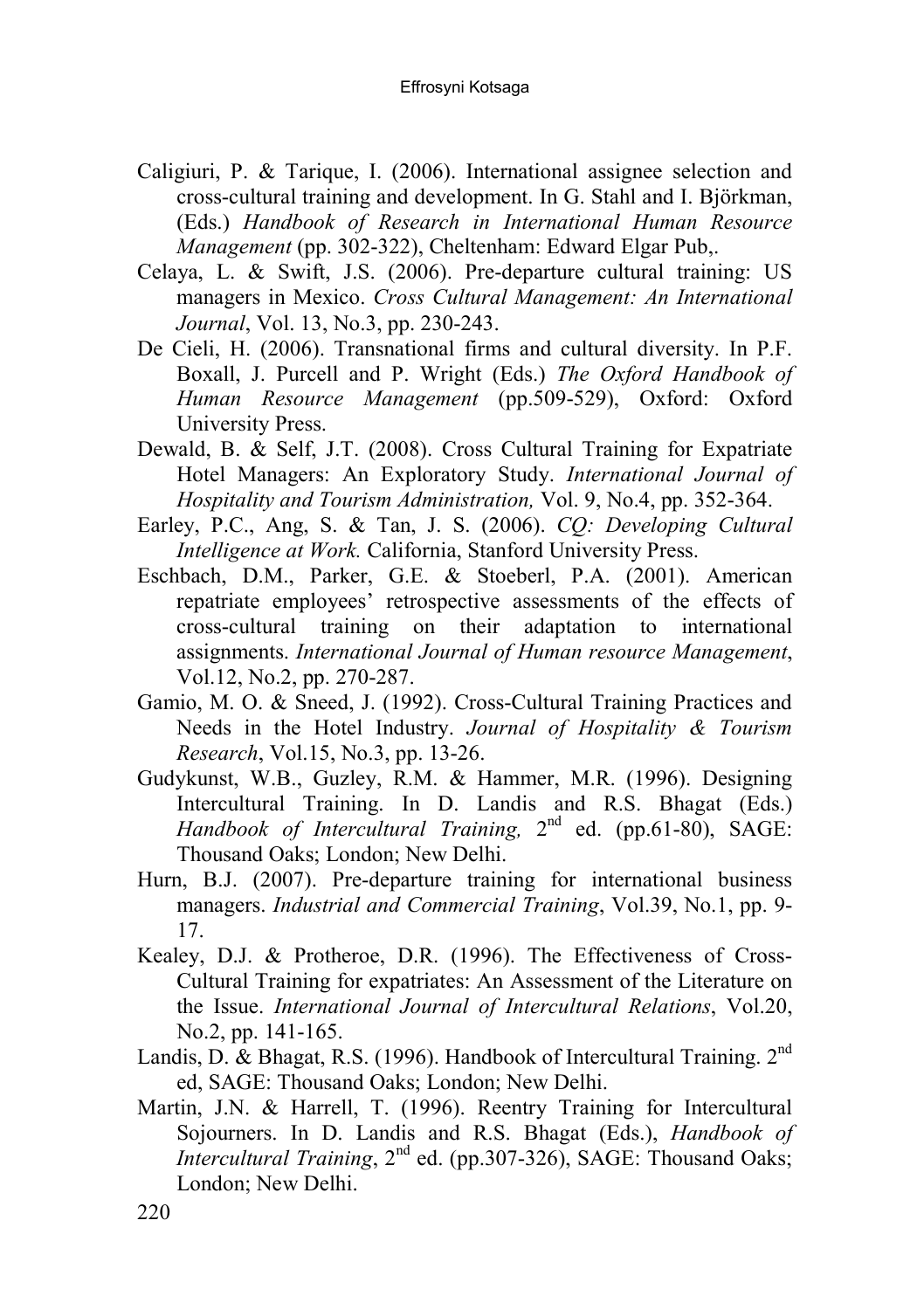Ng, K.Y., Tan, M.L. & Ang, S. (2009). Culture Capital and Cosmopolitan Human Capital: The Impact of Global Mindset and Organizational Routines on Developing Cultural Intelligence & International experiences in Organizations. In: eds. Burton-Jones, A. and Spender, J. C. (2011). The Oxford Handbook of Human Capital, New York: Oxford University Press, forthcoming.

Available at:

```
http://www.culturalq.com/papers/Ng,%20Tan,%20Ang%20Human%20C
apital%202009.pdf (Assessed: 01/07/2012)
```
- Puck, J.F., Kittler, M.G. & Wright, C. (2008). Does it really work? Reassessing the impact of pre-departure cross-cultural training on expatriate adjustment. *The International Journal of Human Resource Management*, Vol.19, No.12, pp. 2182-2197.
- Selmer, J., Torbiön, I. & de Leon, C.T. (1998). Sequential cross-cultural training for expatriate business managers: pre-departure and postarrival, The International Journal of Human Resource Management, Vol.9, No.5, pp. 831-840.
- Shannon, L.M. & Begley, T.M. (2008). Antecedents of the Four-Factor Model of Cultural Intelligence. In S. Ang and L. Van Dyne (Eds.) *Handbook of Cultural Intelligence: Theory, Measurement, and Applications* (pp.41-55), New York, England: M.E. Sharpe.
- Sobre-Denton, M. & Hart, D. (2008). Mind the gap: Application-based analysis of cultural adjustment models. *International Journal of Intercultural Relations,* Vol.32, pp. 538-552.
- Sue, D.W. (1991). A Model for Cultural Diversity Training, Journal of Counselling and Development, September/October, Vol. 70.
- Takeuchi, R., Yun, S. & Russell, J.E.A. (2002). Antecedents and consequences of the perceived adjustment of Japanese expatriates in the USA, International Journal of Human Resource Management, Vol.13, No.8, pp. 1224-1244.
- Vance, C.M. & Paik Y. (2002). One size fits all in expatriate predeparture training? *Journal of Management Development*, Vol.21, No.7, pp. 557-571.
- Waxin, M.F. (2004). Expatriates' interaction adjustment: the direct and moderator effects of culture of origin. *International Journal of Intercultural Relations*, Vol.28, pp. 61-79.
- Waxin, M. F. & Panaccio, A. (2005). Cross-cultural training to facilitate expatriate adjustment: it works! *Personnel Review*, Vol.34, No.1, pp. 51-67.